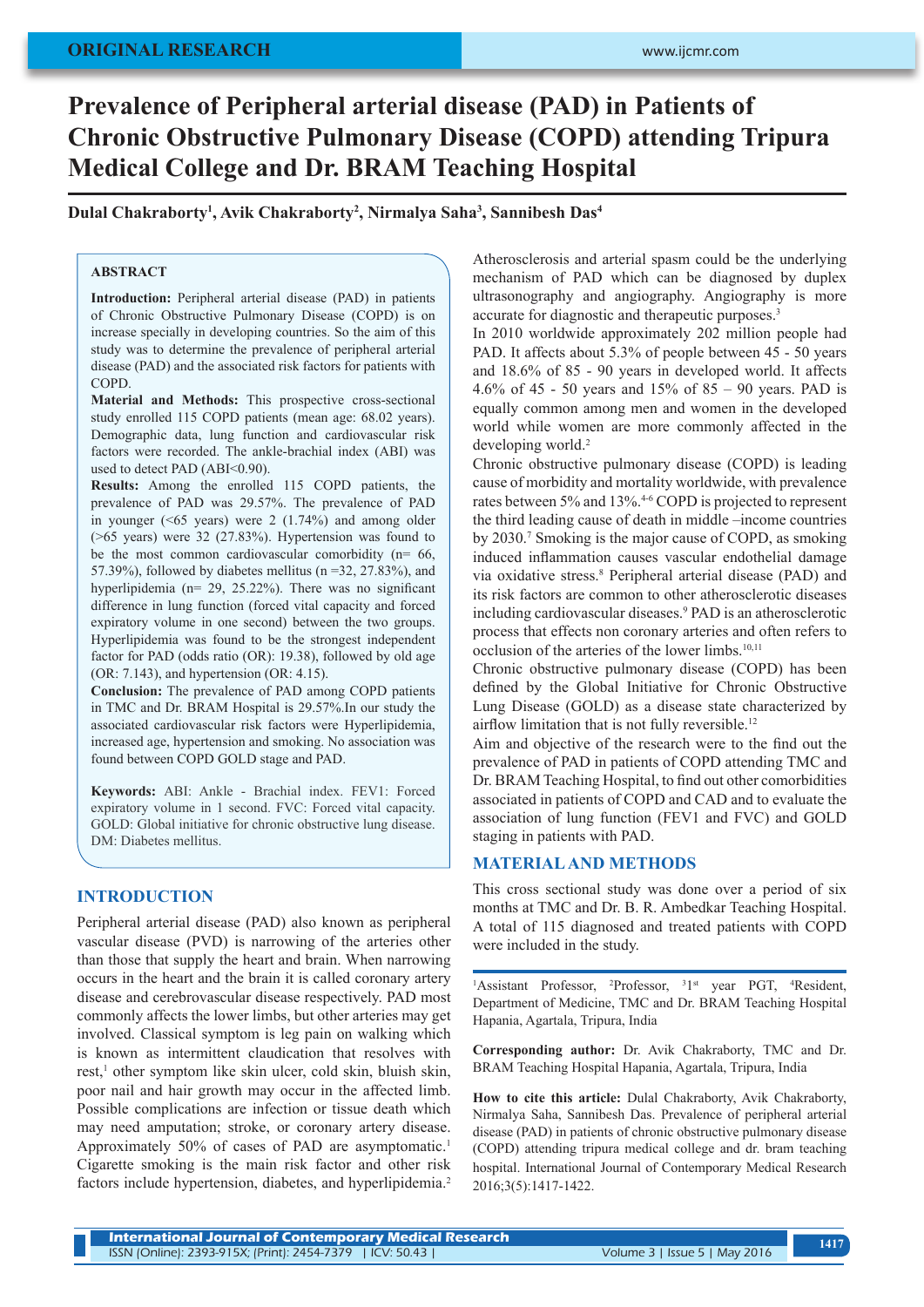### **Inclusion criteria**

- 1. Male/Female subjects aged 40-80 years.
- 2. Baseline post bronchodilator FEV1 of  $\geq 80\%$  predicted and FEV1/FVC of  $\leq$  0.7 without reversibility of  $\leq$ 15% according to GOLD criteria.
- 3. Ability to comply with the requirements of the protocol and be available for study visits.
- 4. Willing to participate in the study.

## **Exclusion criteria**

- 1. Subjects aged < 40 and >80 years.
- 2. Except COPD other pulmonary diseases such as Bronchial asthma, asthma- COPD overlap, Interstitial lung disease, bronchiectasis, cystic fibrosis, lung tumor, pulmonary TB, Pneumonia, pneumoconiosis etc.
- 3. Any acute peripheral artery diseases i.e. thromboembolic peripheral artery disease.

Patient aged between 40-80 years attending medicine OPD/ IPD with history suggestive of COPD were screened by spirometry for diagnosis of COPD as per GOLD criteria of COPD. Detailed history of risk factors of development of COPD was taken along with the detailed history of risk factors of development of Peripheral artery diseases. Detailed examination with special emphasis on peripheral pulse, respiratory and cardiovascular system was done. Patients fulfilling the inclusion and exclusion criteriawere taken up for the study.

Spirometry was done in all patients including pre and post bronchodilator after 200 mcg of salbutamol inhalation by Metered Dose inhaler (MDI). Study population will be categorized according to GOLD criteria of COPD. According to GOLD criteria:<sup>13</sup>

**Stage I** COPD Patient denotes Mild cases with Spirometry findings FEV1/FVC < 0.7 and FEV1  $\geq$ 80% predicted.

**Stage II** COPD Patient denotes Moderate cases with Spirometry findings FEV1/FVC < 0.7 and FEV1  $\geq$  50% but <80% predicted.

**Stage III** COPD Patient denotes Severe cases with Spirometry findings FEV1/FVC <0.7 and FEV1  $\geq$ 30% but <50% predicted.

**Stage IV** COPD Patient denotes Very severe cases with Spirometry findings FEV1/FVC <0.7 and FEV1 <30% predicted.

Diagnosed cases of COPD shall be subjected to detailed history and physical examination pertaining to PAD. All subjects shall undergo peripheral artery Doppler with hand held vascular Doppler (VD-320) and Ankle brachial index (ABI) will be calculated. Clinically PAD will be classified according to classification introduced by Robert B. Rutherford in 1986 and revised in 1997.<sup>14-15</sup>

Grade 0, Category  $0 = No$  symptoms.

Grade I, Category  $1 =$  Mild claudication.

Grade I, Category 2= Moderate claudication.

Grade I, Category 3= Severe claudication.

Grade III, Category 5= Minor tissue loss; Ischemic ulceration not exceeding ulcer of the digits of the foot.

Grade IV, Category 6= Major tissue loss; severe ischemic

ulcers or frank gangrene.

When the blood pressure readings in the ankles are lower than that in the arms, blockages in the arteries which provide blood from the heart to the ankle are suspected. PAD was confirmed by ABI using hand held vascular Doppler. Normal range of ABI is 1.00 to 1.40.The patient was diagnosed of having PAD when the ABI is  $\leq$  0.90. ABI values in between 0.91 to 0.99 were considered ''borderline'' and values more than 1.40 indicate non compressible arteries. PAD was graded as mild to moderate if the ABI was between 0.41 and 0.90, and an ABI less than 0.40 was suggestive of severe PAD. These relative categories have prognostic value.<sup>16</sup>

#### **Calculation of sample size**

 $n = 4 p q / L^2$ 

Where  $p = Prevalence = 7 \%$  (Prevalence as per the study, "Prevalence of COPD in India: a systematic review")<sup>17</sup>

 $q = (100-p) = 93\%$ 

L = Allowable error (absolute) =  $5\%$ 

By the formula  $n = 4$  p q/L<sup>2</sup>

Calculated sample size  $=104$ . Extra 10% sample added to compensate any incomplete data

So, final sample size  $= 115$ .

#### **STATISTICAL ANALYSIS**

All relevant data so collected was entered in the master chart and analyzed using IBM SPSS Statistics 20. Descriptive statistics was used to infer results.

## **RESULTS**

Of the 115 participants, male were 112 (97.39%). Age  $>65$ years were 88 (76.52%) and <65 years were 27 (23.48%). Mean age was 68.02.Thirty four (29.57%) were diagnosed to have PAD, among those 28 (24.35%) were asymptomatic PAD and 6 (5.22%) were symptomatic PAD. The prevalence of PAD in younger ( $\leq 65$  years) were 2 (1.74%) and among older (>65 years) were 32 (27.83%).

The most common cardiovascular comorbidity was hypertension (n= 66, 57.39%), followed by diabetes mellitus (n =32, 27.83%), and hyperlipidemia (n= 29, 25.22%). All the patients included in the study had history of smoking (at least 10 pack years), including current (n= 98, 85.22%) and former (n= 17, 14.78%) smokers. The mean pack-years of smoking were 44.324. Sixteen patients (13.91%) had a significant reversibility of short acting bronchodilators. There was no patient with severe respiratory failure in our study. Twenty two patients (19.13%) were overweight, 8 (6.96%) were obese. PAD seen in different stages of COPD stage I –IV were 3%, 35%, 50%, 12% respectively.

#### **DISCUSSION**

This was a cross-sectional study to investigate the prevalence of PAD among COPD patients in TMC and Dr. BRAM Teaching Hospital, Tripura. We used an ABI<0.9 for the diagnosis of PAD.

Among the enrolled 115 COPD patients, the prevalence of PAD was 29.57%. The prevalence of PAD in younger (<65) years) were 2 (1.74%) and among older (>65 years) were 32  $(27.83\%)$ .

Hypertension was found to be the most common

Grade II, Category 4= Rest pain.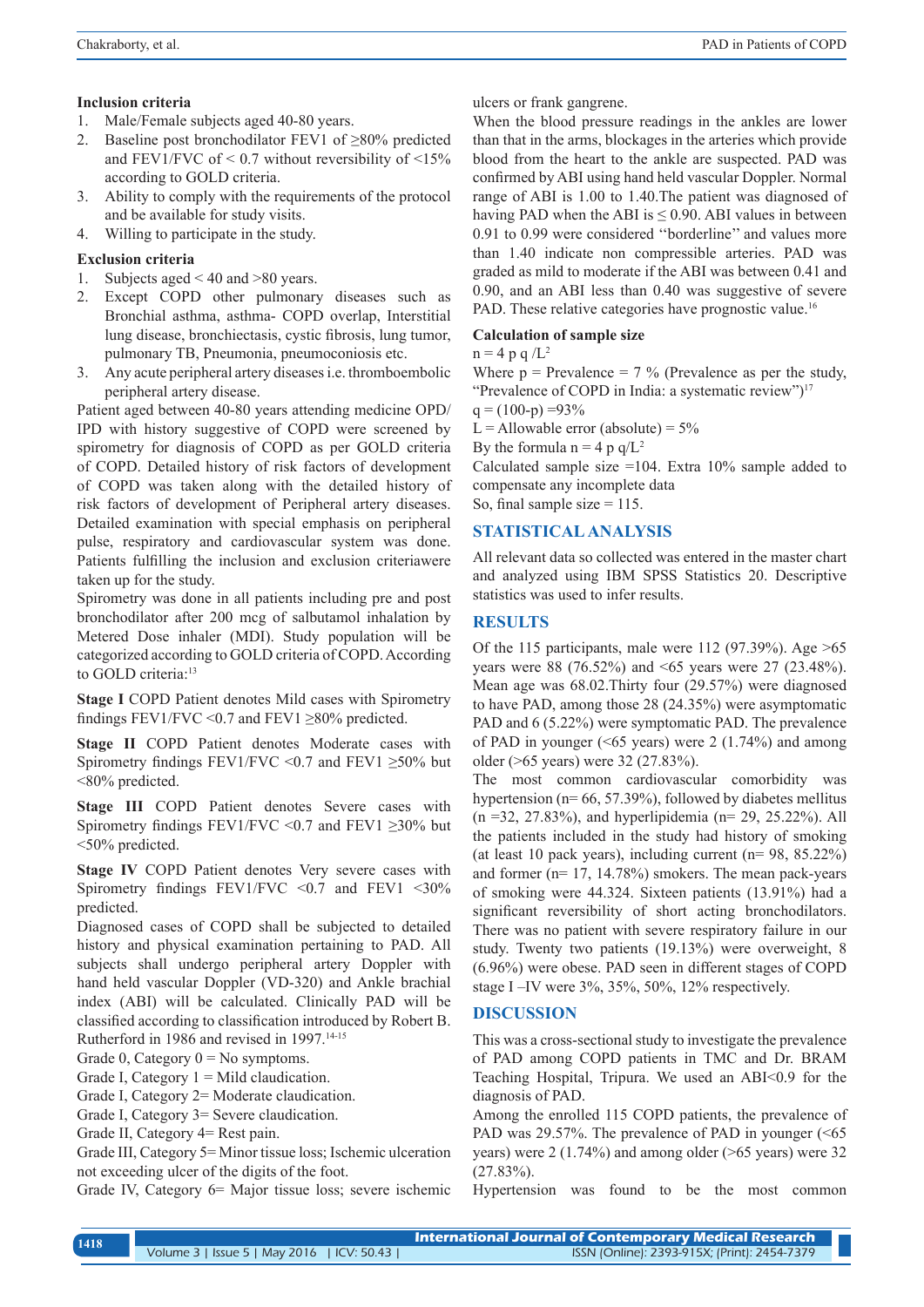cardiovascular comorbidity ( $n = 66, 57.39\%$ ), followed by diabetes mellitus (n =32, 27.83%), and hyperlipidemia (n= 29, 25.22%). Age, hyperlipidemia, and hypertension were the associated factors in the elderly COPD patients. No significant difference in lung function (FEV1 and FVC % predicted) test and GOLD stage between the COPD patients with and without PAD was found in our study. Hyperlipidemia was found to be the strongest independent risk factor for PAD in the patients with COPD.

Few studies investigated the prevalence of PAD in patients with COPD (Table 3). The first study regarding the prevalence of PAD in patients with COPD was in France, which enrolled 151 moderate to severe COPD patients and found that the prevalence of low ABI  $(<0.9)$  was 81.4%.<sup>18</sup> This is very high compared to studies from Israel and Spain which reported the prevalence of low ABI to be approximately 30% to 40%.19,20 As shown in Table 3, the prevalence of hyperlipidemia in two of the studies was about 68%, which is almost 2 times higher than in our study (25.22%). The strongest independent factor for the development of PAD in the current study was hyperlipidemia, and this may explain the prevalence rate. The prevalence rates of hypertension,

|                                                                      | All $(n = 115)$ | PAD $(-)$ n = 81 | PAD $(+)$ n= 34 |  |  |  |
|----------------------------------------------------------------------|-----------------|------------------|-----------------|--|--|--|
| Age (years)                                                          | 68.02           | 66.954           | 70.56           |  |  |  |
| Gender: male                                                         | 112(97.39%)     | 78(96.3%)        | $34(100\%)$     |  |  |  |
| Height (cm)                                                          | 157.48          | 158.55           | 154.94          |  |  |  |
| BW (kg)                                                              | 57.42           | 57.52            | 57.18           |  |  |  |
| <b>BMI</b>                                                           | 23              | 22.66            | 23.8            |  |  |  |
| Normal                                                               | 85(73.91%)      | 58(71.6%)        | 27(79.41%)      |  |  |  |
| Overweight                                                           | 22(19.13%)      | 17(20.99%)       | $5(14.71\%)$    |  |  |  |
| Obese                                                                | $8(6.96\%)$     | $6(7.41\%)$      | $2(5.88\%)$     |  |  |  |
| Smoker                                                               | $115(100\%)$    | $81(100\%)$      | $34(100\%)$     |  |  |  |
| Pack-years                                                           | 44.34           | 42.47            | 48.8            |  |  |  |
| Current                                                              | 98(85.22%)      | 70(86.42%)       | 28(82.35%)      |  |  |  |
| Former                                                               | $17(14.78\%)$   | $11(13.58\%)$    | 6(17.65%)       |  |  |  |
| DM                                                                   | 32(27.83%)      | 20(24.69%)       | 12(35.29%)      |  |  |  |
| Hypertension                                                         | 66(57.39%)      | 39(48.15%)       | $27(79.41\%)$   |  |  |  |
| Hyperlipidemia                                                       | 29(25.22%)      | $7(8.64\%)$      | 22(64.70%)      |  |  |  |
| ABI                                                                  | 1.05            | 1.13             | 0.86            |  |  |  |
| <b>Lung</b> function                                                 |                 |                  |                 |  |  |  |
| Pre-bronchodilator                                                   |                 |                  |                 |  |  |  |
| FEV1(L)                                                              | 1.16            | 1.21             | 1.04            |  |  |  |
| FVC(L)                                                               | 1.96            | 2.02             | 1.82            |  |  |  |
| FEV1/FVC $(\% )$                                                     | 56.8            | 56.9             | 55.5            |  |  |  |
| Post-bronchodilator                                                  |                 |                  |                 |  |  |  |
| FEV1(L)                                                              | 1.28            | 1.28             | 1.16            |  |  |  |
| FEV1 (pred $\%$ )                                                    | 51.2            | 51.1             | 51.8            |  |  |  |
| FEV1/FVC $(%)$                                                       | 56.9            | 57.15            | 56.3            |  |  |  |
| <b>GOLD</b> stage                                                    |                 |                  |                 |  |  |  |
| I                                                                    | $8(6.96\%)$     | $7(8.64\%)$      | $1(2.94\%)$     |  |  |  |
| $\overline{\rm II}$                                                  | $54(46.96\%)$   | 42(51.85%)       | 12(35.29%)      |  |  |  |
| $\rm III$                                                            | 38(33.04%)      | $21(25.93\%)$    | $17(50\%)$      |  |  |  |
| ${\rm IV}$                                                           | $15(13.04\%)$   | $11(13.58\%)$    | 4(11.76%)       |  |  |  |
| Table-1: Demographic data of the COPD patients with and without PAD. |                 |                  |                 |  |  |  |

|                                                                         | <b>GOLD Stage I</b> | <b>GOLD Stage II</b> | <b>GOLD Stage III</b> | <b>GOLD Stage IV</b> |  |  |  |
|-------------------------------------------------------------------------|---------------------|----------------------|-----------------------|----------------------|--|--|--|
| Participants (n)                                                        | 8                   | 54                   | 38                    | 15                   |  |  |  |
| Age (years)                                                             | 60.6                | 77.82                | 69.4                  | 72.03                |  |  |  |
| Pre-bronchodilator                                                      |                     |                      |                       |                      |  |  |  |
| FEV1 (%predicted)                                                       | 87.8                | 62.5                 | 40.5                  | 24.3                 |  |  |  |
| FEV1/FVC                                                                | 67.3                | 61.9                 | 53.3                  | 43.5                 |  |  |  |
| Post-bronchodilator                                                     |                     |                      |                       |                      |  |  |  |
| FEV1(L)                                                                 | 2.05                | 1.54                 | 1.03                  | 0.69                 |  |  |  |
| FEV1/FVC                                                                | 67.0                | 62.1                 | 53.7                  | 43.4                 |  |  |  |
| PAD                                                                     | $1(12.5\%)$         | 12(22.22%)           | $17(44.74\%)$         | 4(26.67%)            |  |  |  |
| <b>Diabetes</b>                                                         | 2(25%)              | $14(25.93\%)$        | $10(26.32\%)$         | $6(40\%)$            |  |  |  |
| Hypertension                                                            | 3(37.5%)            | 38(70.37%)           | $16(42.11\%)$         | $9(60\%)$            |  |  |  |
| Hyperlipidemia                                                          | $\mathbf{0}$        | 15(27.78%)           | $9(23.68\%)$          | $5(33.33\%)$         |  |  |  |
| Table-2: Lung function, age and co-morbidities between each COPD grade. |                     |                      |                       |                      |  |  |  |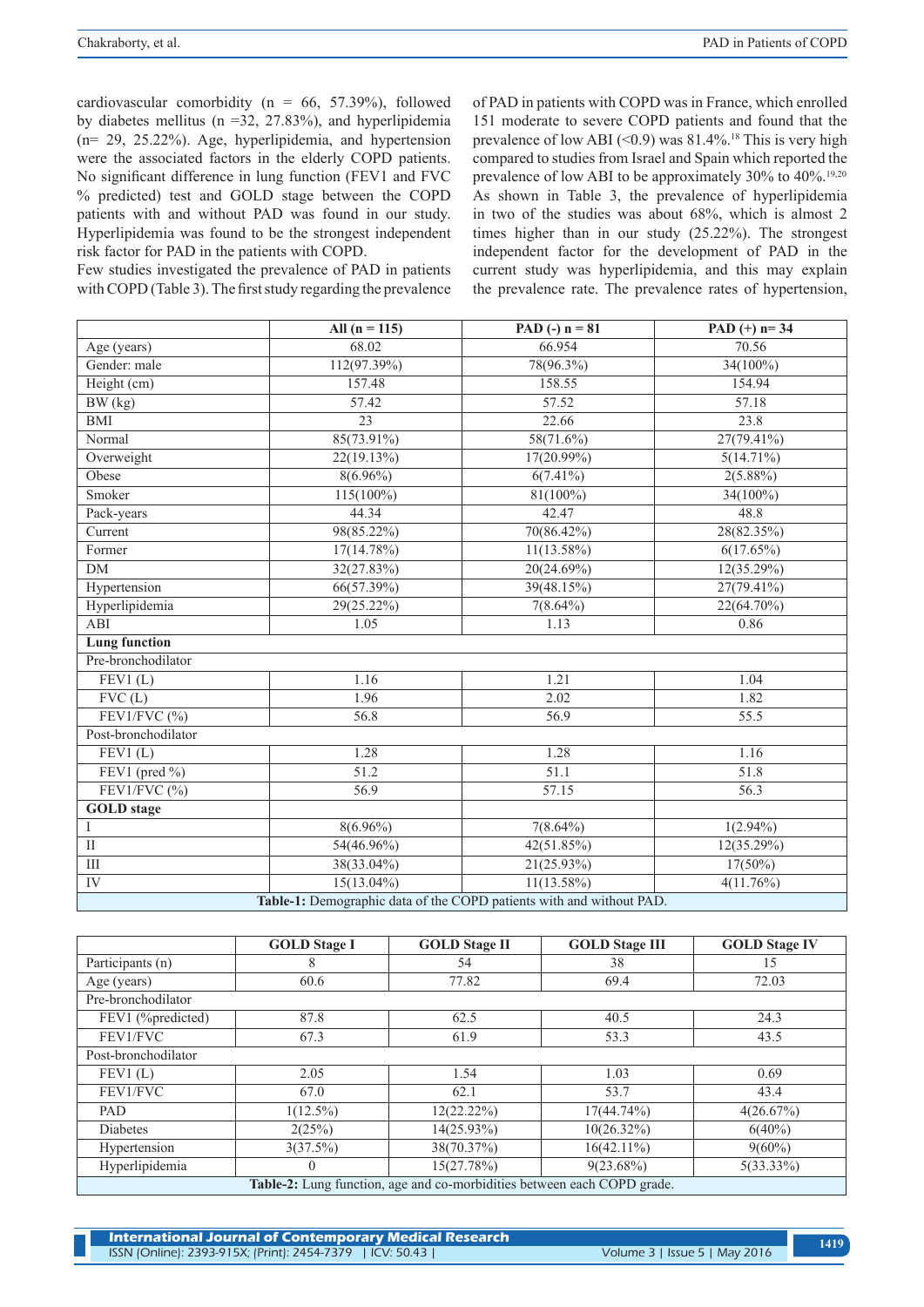| <b>Others</b>            | BMI: 22.9                                                           | BMI: 29.3                                      | Obesity: 33%                                                 | BMI:23                                                         | <b>BMI:23</b>                                               |                                                                                | diabetes and obesity documented in our study were mu<br>than in previous reports. Previous studies have sho<br>decreased pulmonary function is independently associa<br>$\blacksquare$ PAD + $\blacksquare$                                                                 |
|--------------------------|---------------------------------------------------------------------|------------------------------------------------|--------------------------------------------------------------|----------------------------------------------------------------|-------------------------------------------------------------|--------------------------------------------------------------------------------|-----------------------------------------------------------------------------------------------------------------------------------------------------------------------------------------------------------------------------------------------------------------------------|
| <b>Hyper</b> tension     | 74.8%                                                               | 72.4%                                          | 57.3%                                                        | 48.5%                                                          | 57.39%                                                      |                                                                                | 100%<br>$\begin{array}{l} 90\% \\ 90\% \\ 80\% \\ 70\% \\ 60\% \\ 50\% \\ 40\% \\ 20\% \\ 10\% \\ 10\% \\ 0\% \end{array}$<br>34<br>12<br>$\overline{27}$<br>57.1<br>70.5<br>22<br>81<br>20<br>39<br>66.9<br>57.52                                                          |
| <b>Diabetes</b>          | 25.6%                                                               | 43 %                                           | 27.2%                                                        | 18.3%                                                          | 27.83%                                                      |                                                                                | $\mathbf{J}$<br>$\overline{7}$<br>AGE<br>HYPER KENSON<br>DIABETES<br>SMOKER<br>BOOT WT<br>HYPERIZODEANA                                                                                                                                                                     |
| Hyperlipidemia           | 68.1%                                                               | Unavailable                                    | 68%                                                          | 13.3%                                                          | 25.22%                                                      |                                                                                | Figure-1: Demographic data and PAD.<br>77.82<br>72.03<br>80<br>69.4<br>70<br>60.6                                                                                                                                                                                           |
| Lung function            | FEV1/FVC: 47 %<br>FEV1: 37 %                                        | FEV1:45 %, without PAD<br>FEV1: 34%, with PAD  | FEV1:52 %, without PAD<br>FEV1: 46 %, with PAD               | FEV1: 51 %<br>FVC: 62 %                                        | FEV1/FVC: 56.8%<br>FEV1: 51.2%                              |                                                                                | 60<br>50<br>38<br>$40\,$<br>30<br>46<br>ℨ<br>$\overline{2}$<br>20<br>$\overline{Q}$<br>3<br>10<br>$\overline{0}$<br>$\mathbf{0}$<br>Stage I<br>Stage II<br>Stage III<br>Stage IV<br>Age Pad Diabetes Hypertension Hyperlipide<br>Figure-2: Comorbidities in stages of COPD. |
| <b>Enrolled</b> subjects | ere COPD patients,<br>mean age: 6763.1 years<br>151 moderate-to-sev | 87 COPD patients, mean age: 69.8611.8<br>years | s, mean age: 70.261<br>9 246 COPD patient<br>years; men: 79% | mean age: 70.069<br>427 COPD patients,<br>years; men: $97.7\%$ | mean age: 68.02<br>years; men: 97.39%<br>115 COPD patients, | Table-3: Prevalence and risk factors for PAD in the COPD patients by ethnicity | $\blacksquare$ PAD - $\blacksquare$ PA<br>4.4<br>100%<br>$80\%$<br>60%<br>25<br>32<br>40%<br>20%<br>0%<br>young $(\leq 65)$<br>Old $($ >65)<br>Figure-3: Age distribution of PAD.                                                                                           |
| Diagnostic<br>method     | ABI<0.9                                                             | ABI<0.9                                        | ە<br>ABI<0.                                                  | ABI<0.9                                                        | ABI<0.9                                                     |                                                                                | Stage I<br>3%<br><b>Stage IV</b><br>12%                                                                                                                                                                                                                                     |
| Preva<br>lence<br>(0)    | 81.4                                                                | $\overline{31}$                                | 36.8                                                         | $\infty$                                                       | 34                                                          |                                                                                | <b>Stage II</b><br>35%                                                                                                                                                                                                                                                      |
| Study                    | Castagna O et al. <sup>18</sup>                                     | Blum $A$ et al. <sup>19</sup>                  | $\approx$<br>et al<br>Pecci R                                | $\overline{a}$ .<br>Lin MS et al                               | Our study                                                   |                                                                                | <b>Stage III</b><br>50%<br>Figure-4: PAD in different stages of COPD.                                                                                                                                                                                                       |
| 1420                     |                                                                     |                                                |                                                              |                                                                |                                                             | Volume 3   Issue 5   May 2016   ICV: 50.43                                     | <b>International Journal of Contemporary Medical Research</b><br>ISSN (Online): 2393-915X; (Print): 2454-7379                                                                                                                                                               |

diabetes and obesity documented in our study were much lower than in previous reports. Previous studies have shown that decreased pulmonary function is independently associated with









**Figure-4:** PAD in different stages of COPD.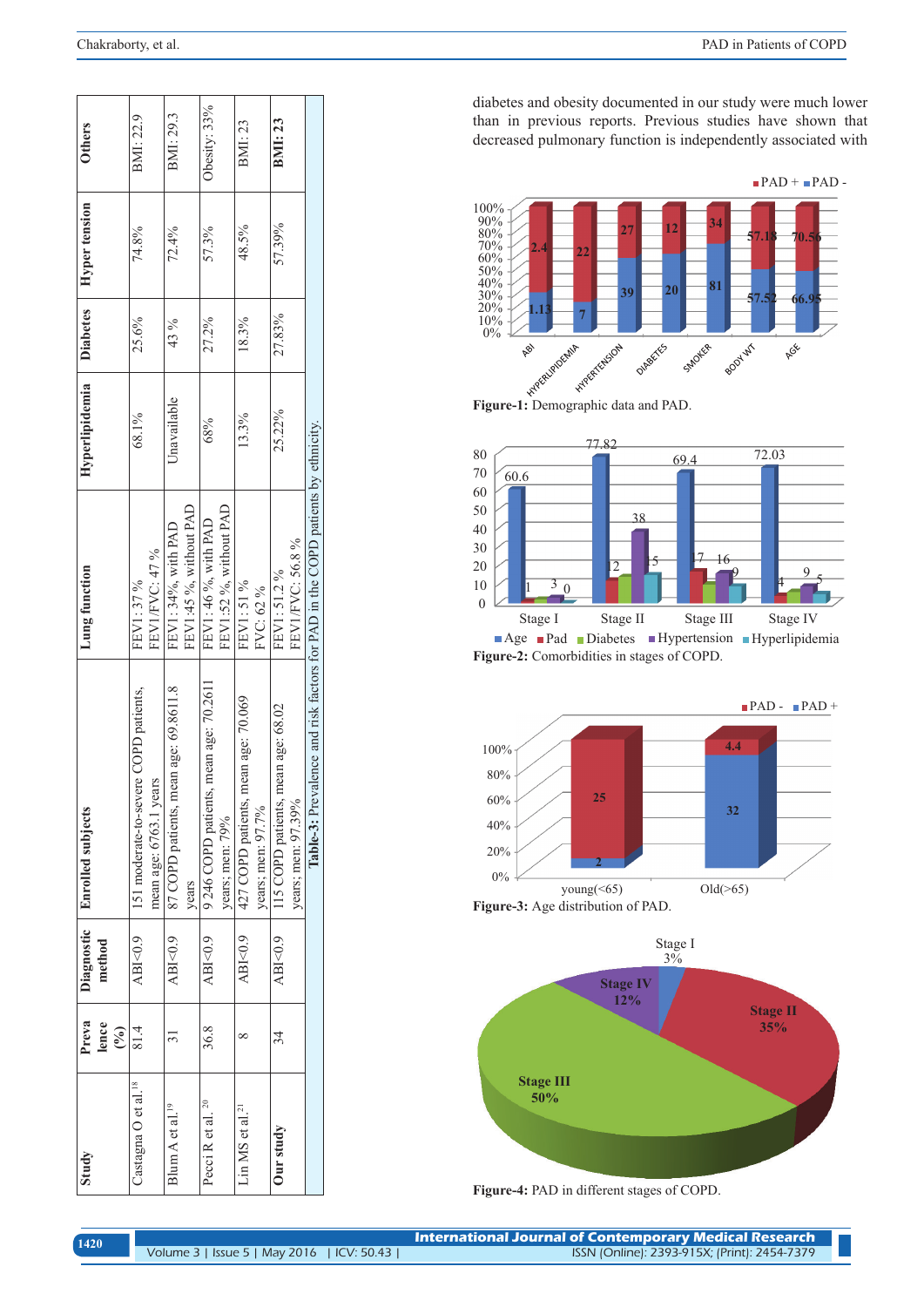subclinical atherosclerosis, arterial stiffness and coronary heart diseases.27-31 Only few studies have investigated the relationship between ABI of less than 0.9 and lung function. Diminished lung function were documented in patients with PAD in two studies.<sup>19-20</sup> In the study from Spain, COPD severity was found to be positively associated with ABI<0.9, however, they did not consider cardiovascular factors such as diabetes, hyperlipidemia, and hypertension as co-variables for multivariate regression analysis.<sup>18</sup> No association between lung function and low ABI (<0.9) could be detected in our study, in either the younger or elderly COPD patients. Smoking might be the cause of the higher prevalence rate of PAD among COPD patients than in the general population in our study. Smoking is the most important modifiable risk factor for the development of PAD.<sup>27</sup> However, it is very difficult to stop smoking before they become ill, and it could be the reason why the prevalence of current smokers (67% vs. 45%) was higher among younger than elderly patients in our study. High BMI is associated with the development of PAD.28-31 However, patients with COPD tend to be underweight and cachexic. The mechanism underlying this phenomenon involves systemic inflammation and impaired muscle oxidation.32-34 In our study, only 6.96% of all enrolled COPD patients were obese, which is much lower than our previous data for the general population (overweight: 31.9% and obese: 11.2%).<sup>35</sup> Hence, COPD related cachexia might be a protective effect against the development of PAD. Limitation to this study is that the most of the enrolled patients were male (97.39%), thus, it is unknown whether the results can be applied to women.

## **CONCLUSION**

The prevalence of PAD was 29.57% in COPD patients (1.74% in the younger patients and 27.83% in the elderly patients). Hyperlipidemia was the strongest independent factor associated with PAD, followed by old age and hypertension. Lung function was not associated with PAD in the patients with COPD.

#### **REFERENCES**

- 1. Violi F, Basili S, Berger JS, Hiatt WR. Antiplatelet therapy in peripheral artery disease. Handbook of experimental pharmacology. 2012;210:547–63.
- 2. Fowkes FG, Rudan D, Rudan I, Aboyans V, Denenberg JO, McDermott MM et al. Comparison of global estimates of prevalence and risk factors for peripheral artery disease in 2000 and 2010: a systematic review and analysis. Lancet. 2013;9901:1329–40.
- 3. Ruiz-Canela M, Martínez-González MA. Lifestyle and dietary risk factors for peripheral artery disease. Circulation journal: official journal of the Japanese Circulation Society. 2014;7788:553–9.
- 4. Mannino DM, Buist AS. Global burden of COPD: risk factors, prevalence, and future trends. Lancet. 2007; 370:765–73.
- 5. Buist AS, Vollmer WM, Sullivan SD, Weiss KB, Lee TA, et al. The Burden of Obstructive Lung Disease Initiative (BOLD): rationale and design. COPD. 2005;2:277–83.
- 6. Fang X, Wang X, Bai C. COPD in China: the burden and importance of proper management. Chest. 2011;139: 920–29.
- 7. Mathers CD, Loncar D. Projections of global mortality and burden of disease from 2002 to 2030. PLoS Med.  $2006:3:442$
- 8. Hunninghake DB. Cardiovascular disease in chronic obstructive pulmonary disease. Proc Am Thorac Soc. 2005;2:44–49.
- 9. Pecci R, De La Fuente Aquado J, Sanjurjo Rivo AB, Sanchez Conde P, Corbacho Abelaira M. Peripheral arterial disease in patients with chronic obstructive pulmonary disease. 2012;31:444-53.
- 10. Gillum RF. Peripheral arterial occlusive disease of the extremities in the United States: hospitalization and mortality. Am Heart J. 1990;120:1414–18.
- 11. Golomb BA, Dang TT, Criqui MH. Peripheral arterial disease: morbidity and mortality implications. Circulation. 2006;114:688–99.
- 12. Reilly JJ, Silverman EK Jr, Shapiro SD. Chronic Obstructive Pulmonary Disease. In: Kasper DL, Fauci AS, Hauser SL, Longo DL, Jameson JL, Loskalzo J editors. Harrison's Principle of Internal Medicine. 19th ed. McGraw-Hill: USA 2015:2673.
- 13. Pocket guide to COPD diagnosis, management, and prevention. A guide for health care professionals. Global initiative for chronic obstructive lung disease. 2015.
- 14. Norgren L, Hiatt WR, Dormandy JA. Inter-Society Consensus for the Management of Peripheral Arterial Disease. Int Angiol. 2007;2266:81–157.
- 15. Rutherford, Robert B, Baker J, Dennis, Ernst, Calvin et al. Recommended standards for reports dealing with lower extremity ischemia: Revised version. Journal of Vascular Surgery. 1997;2266:517–38.
- 16. Rooke TW, Hirsch AT, Misra S, Sidawy AN, Beckman JA, Findeiss L, et al. Management of patients with peripheral artery disease: a report of the American College of Cardiology Foundation/American Heart Association Task Force on Practice Guidelines. Journal of the American College of Cardiology. 2013;6611: 1555–70.
- 17. McKay AJ, Mahesh PA, Fordham JZ and Majeed A. Prevalence of COPD in India: A Systematic Review. Prim Care Respir J. 2012;21:313-21.
- 18. Castagna O, Boussuges A, Nussbaum E, Marqueste L, Brisswalter J. Peripheral arterial disease: an underestimated aetiology of exercise intolerance in chronic obstructive pulmonary disease patients. Eur J Cardiovasc Prev Rehabil. 2008;15:270–77.
- 19. Blum A, Simsolo C, Sirchan R, Haiek S. ''Obesity paradox'' in chronic obstructive pulmonary disease. Isr Med Assoc J. 2011;13:672–75.
- 20. Pecci R, De La FAJ, Sanjurjo RAB, Sanchez CP, Corbacho AM. Peripheral arterial disease in patients with chronic obstructive pulmonary disease. Int Angiol. 2012;31:444–53.
- 21. Lin MS, Hsu KY, Chen YJ, Chen CR, Chen CM, et al. Prevalence and Risk Factors of Asymptomatic Peripheral Arterial Disease in Patients with COPD in Taiwan. PLoS ONE. 2013;8: e64714.
- 22. Schroeder EB, Welch VL, Evans GW, Heiss G. Impaired lung function and subclinical atherosclerosis. The ARIC Study. Atherosclerosis. 2005;180:367–73.
- 23. Zureik M, Benetos A, Neukirch C, Courbon D, Bean K, et al. Reduced pulmonary function is associated with central arterial stiffness in men. Am J Respir Crit Care Med. 2001;164:2181–5.